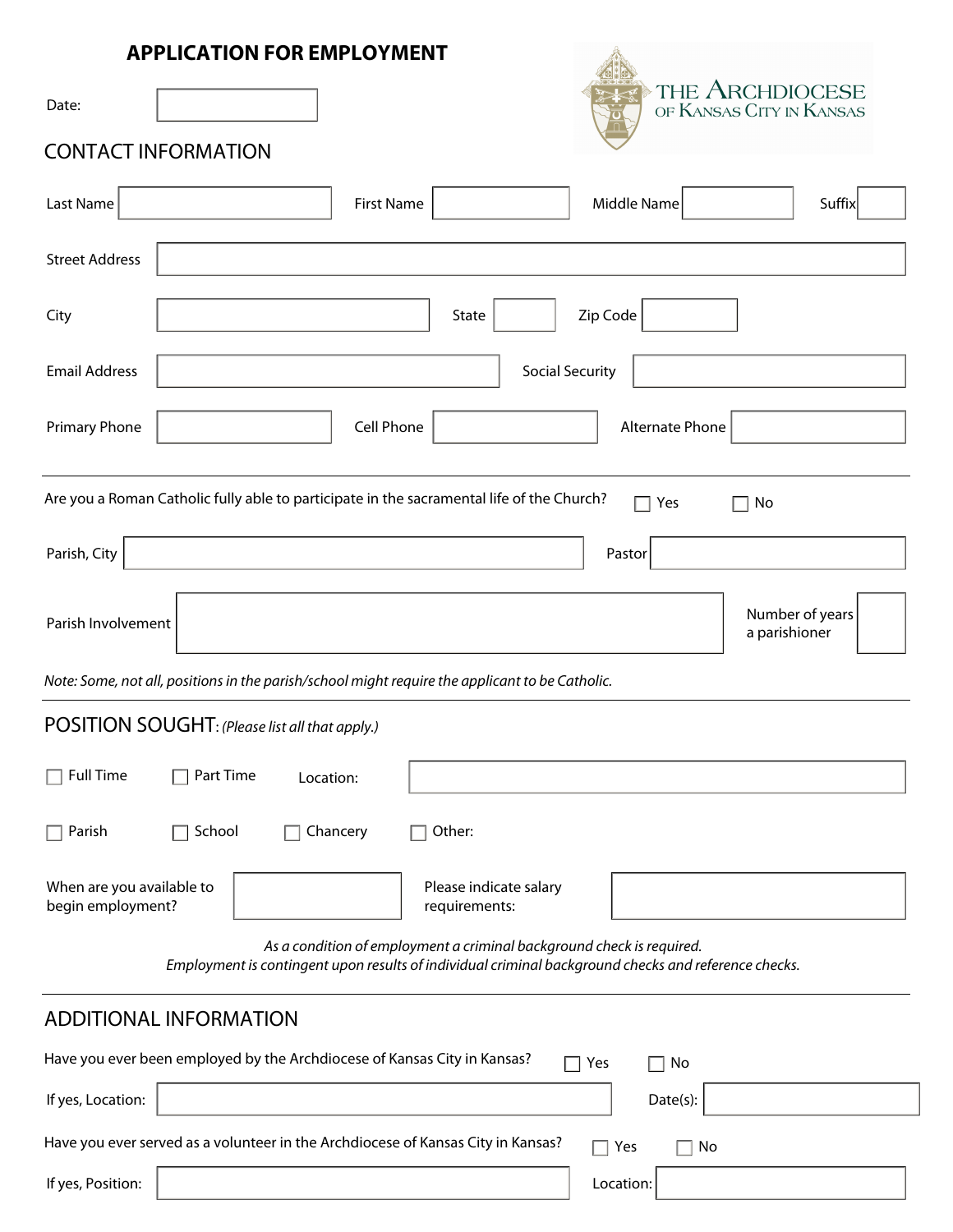Have you ever had your volunteer service or employment terminated by any parish, school, or institution?  $\Box$  Yes  $\Box$  No

| If yes,<br>please explain: |                                                                                                                         |
|----------------------------|-------------------------------------------------------------------------------------------------------------------------|
|                            | Do you have relatives currently working in the Archdiocese?                                                             |
|                            | Yes<br>No.                                                                                                              |
| If yes, name and location: |                                                                                                                         |
|                            | How did you learn of the position for which you are applying?<br>(i.e. newspaper name, parish bulletin, web site, etc.) |
|                            | If applicable, please list other name(s) under which your<br>credits/credentials/experience may be filed.               |

### EDUCATION

| <b>School Attended</b>  | Name of School<br>(include complete address) | Did you<br>graduate? | Last year<br>completed? | Credits/Degree | Major/Minor |
|-------------------------|----------------------------------------------|----------------------|-------------------------|----------------|-------------|
| High School             |                                              |                      | $\blacktriangledown$    |                |             |
| Undergraduate<br>School |                                              |                      | $\blacktriangledown$    |                |             |
| Graduate School         |                                              |                      |                         |                |             |
|                         | Graduate School area(s) of                   |                      |                         |                |             |

concentration:

Specialized skills and training, course work, licenses, honors or certifications received which you feel better qualify you for the position for which you are applying:

EQUIPMENT EXPERIENCE (If applicable to the position) Example: Computer skills, office machines, etc.

REFERENCES: Give name, address and telephone number of references who are not related to you and are not previous employers. Use notes space at end if additional space is needed.

| Name | Address | Telephone |
|------|---------|-----------|
|      |         |           |
|      |         |           |
|      |         |           |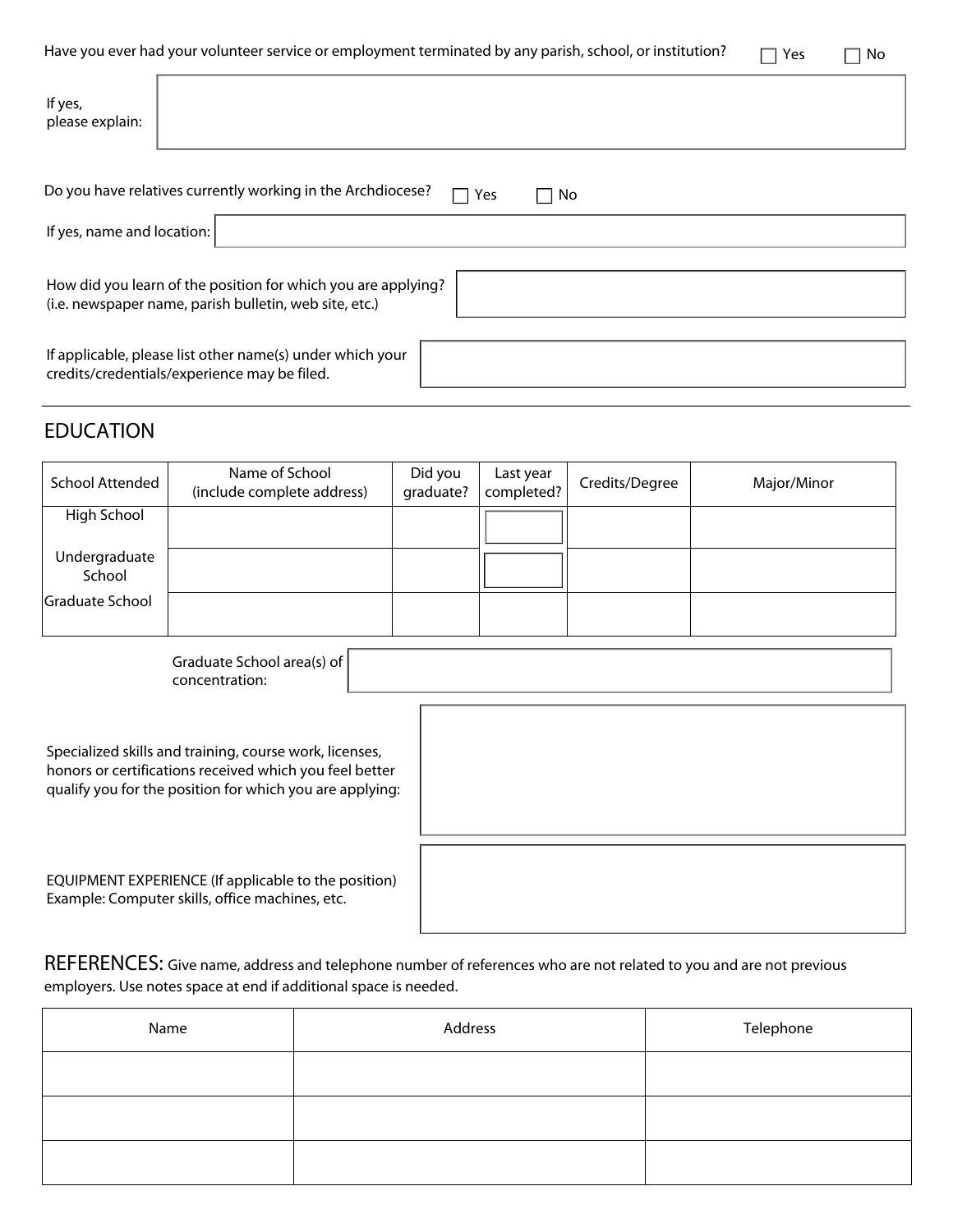## TO BE EMPLOYED BY THE CHURCH ...

Please describe your perception of the ministry and role of the position for which you are applying. Why are you interested in this position?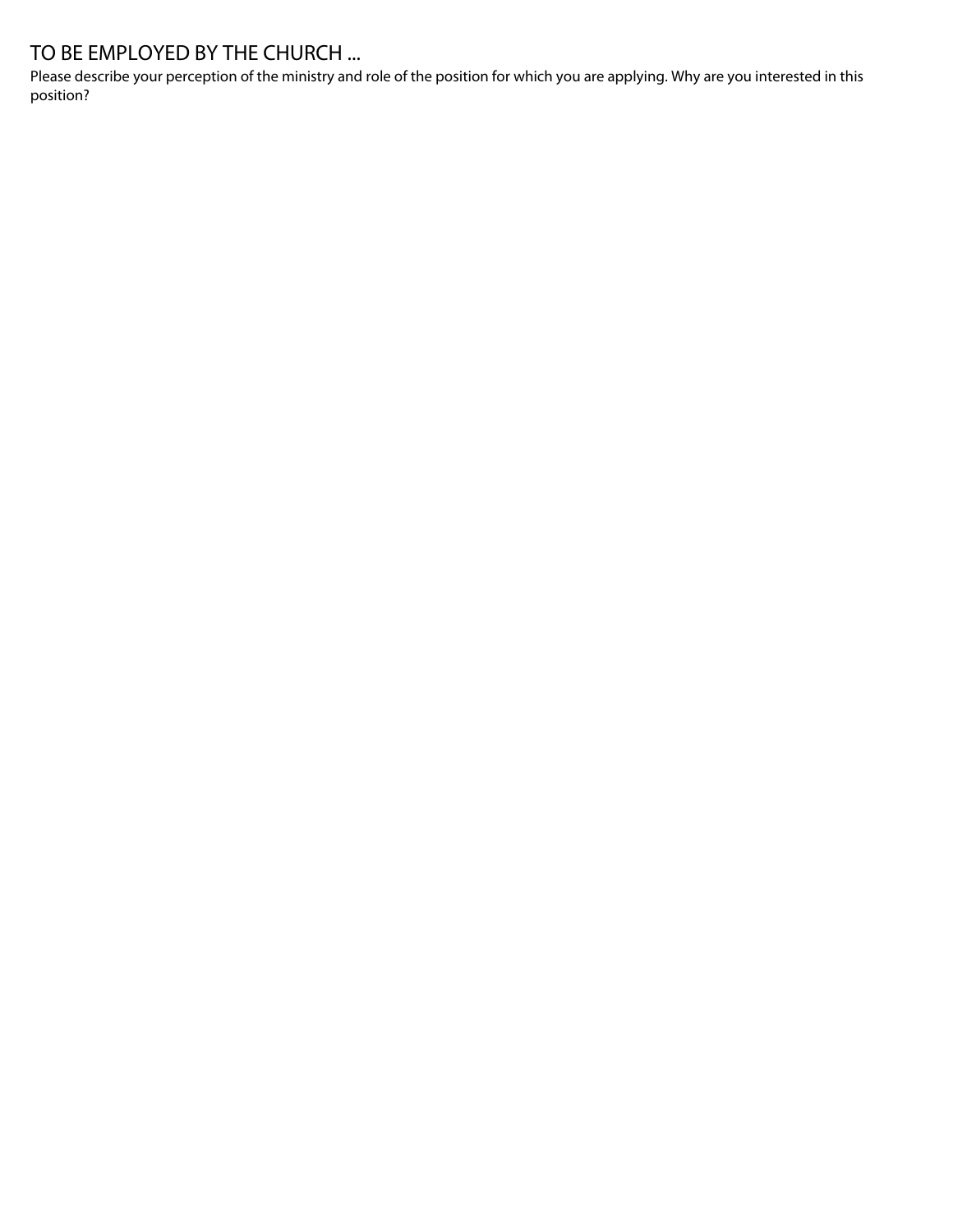**EMPLOYMENT EXPERIENCE.** (All information is required. *DO NOT WRITE "see resume."* Begin with the most recent. Use

notes section at end of document if additional space is needed.)

| 1. Job Title                     | From (Mo./Yr.)<br>Dates of employment |  |                | To (Mo./Yr.)            |                               |              |                      |  |
|----------------------------------|---------------------------------------|--|----------------|-------------------------|-------------------------------|--------------|----------------------|--|
| Name and address<br>of employer: |                                       |  |                |                         |                               |              |                      |  |
| Name of<br>supervisor            | Title of<br>Supervisor                |  |                |                         | Phone number<br>of supervisor |              |                      |  |
| Reason for leaving               |                                       |  |                | <b>Beginning Salary</b> |                               |              | <b>Ending Salary</b> |  |
| Description of Duties            |                                       |  |                |                         |                               |              |                      |  |
|                                  |                                       |  |                |                         |                               |              |                      |  |
| 2. Job Title                     |                                       |  | From (Mo./Yr.) | Dates of employment     |                               | To (Mo./Yr.) |                      |  |
| Name and address<br>of employer: |                                       |  |                |                         |                               |              |                      |  |
| Name of<br>supervisor            | Title of<br>Supervisor                |  |                |                         | Phone number<br>of supervisor |              |                      |  |
| Reason for leaving               |                                       |  |                | Beginning Salary        |                               |              | <b>Ending Salary</b> |  |
| Description of Duties            |                                       |  |                |                         |                               |              |                      |  |
|                                  |                                       |  |                |                         |                               |              |                      |  |
| 3. Job Title                     |                                       |  | From (Mo./Yr.) | Dates of employment     |                               | To (Mo./Yr.) |                      |  |
| Name and address<br>of employer: |                                       |  |                |                         |                               |              |                      |  |
| Name of<br>supervisor            | Title of<br>Supervisor                |  |                |                         | Phone number<br>of supervisor |              |                      |  |
| Reason for leaving               |                                       |  |                | <b>Beginning Salary</b> |                               |              | <b>Ending Salary</b> |  |
| Description of Duties            |                                       |  |                |                         |                               |              |                      |  |
|                                  |                                       |  |                |                         |                               |              |                      |  |
| 4. Job Title                     |                                       |  | From (Mo./Yr.) | Dates of employment     |                               | To (Mo./Yr.) |                      |  |
| Name and address<br>of employer: |                                       |  |                |                         |                               |              |                      |  |
| Name of<br>supervisor            | Title of<br>Supervisor                |  |                |                         | Phone number<br>of supervisor |              |                      |  |
| Reason for leaving               |                                       |  |                | <b>Beginning Salary</b> |                               |              | <b>Ending Salary</b> |  |
| Description of Duties            |                                       |  |                |                         |                               |              |                      |  |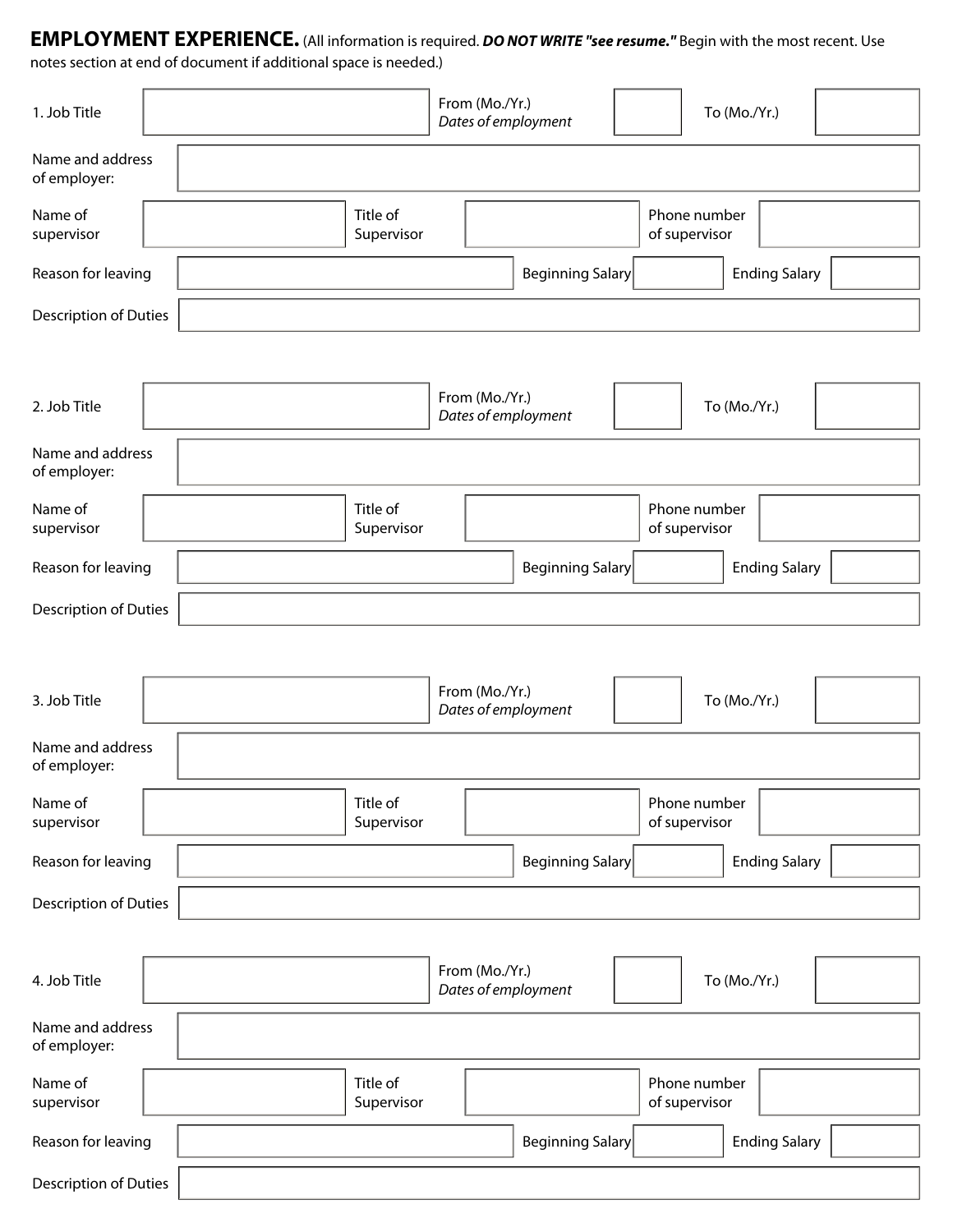| May we contact your current<br>Yes<br>No<br>employer at this time?                                                                                                                                                                                                                                                                                              | Are you legally eligible to work<br>in the United States?                 | Yes | No.                                                                |
|-----------------------------------------------------------------------------------------------------------------------------------------------------------------------------------------------------------------------------------------------------------------------------------------------------------------------------------------------------------------|---------------------------------------------------------------------------|-----|--------------------------------------------------------------------|
| Are you able to perform the specific job related functions in the job for which you are applying?                                                                                                                                                                                                                                                               |                                                                           | Yes | No                                                                 |
| AFFIDAVITS AND RELEASES: (Please read and sign the following)                                                                                                                                                                                                                                                                                                   |                                                                           |     |                                                                    |
| (A) Have you ever been charged with, accused of, or convicted of child abuse?                                                                                                                                                                                                                                                                                   | Yes                                                                       | No  | If yes, please explain in the notes<br>section at end of document. |
| I understand that the Archbishop of the Archdiocese of Kansas City in Kansas takes all allegations of abuse seriously. I further understand<br>that the Archdiocese cooperates fully with the authorities to investigate all cases of alleged abuses.<br>Abuse of minors or vulnerable adults is grounds for immediate dismissal and possible criminal charges. |                                                                           |     |                                                                    |
| (B) Have you ever been convicted of a crime? $\square$<br>Yes                                                                                                                                                                                                                                                                                                   | No.<br>If yes, please explain in the notes<br>section at end of document. |     |                                                                    |
| A conviction record is not necessarily a bar to employment. Each application will be considered individually, taking into account the<br>nature and seriousness of the offense, how long ago it occurred, and rehabilitation.<br>Do not answer yes if the conviction has been expunged or pardoned.                                                             |                                                                           |     |                                                                    |

(C) I certify that the information provided on this application is true and complete to the best of my knowledge and agree that falsified information or significant omissions may disqualify me from further consideration for employment and may be considered justification for termination if discovered at a later date.

I hereby grant permission to the Archdiocese and related entities to investigate my background, qualifications and references and to release this application and related information to the appropriate search committees and prospective employers within the Archdiocese of Kansas City in Kansas. I hereby release from liability the Archdiocese, related entities, and their agents from liability in connection with investigating and evaluating my application and sharing the information as described above.

I also hereby give permission for the Archdiocese to conduct a criminal background check, arrest records check, abuse registry check, and driving record check for the purposes of my employment. I have also read and understood the above stated information within this release and am signing below of my own free will.

I authorize persons, schools, current employer and previous employers, and organizations named in this application to provide the Archdiocese of Kansas City in Kansas with any relevant information that may be required. I further release all parties providing information from any and all liability or claims for damages whatsoever that may result from this information's release, disclosure, maintenance, or use.

#### **My signature indicates that I have read and understand the above.**

| <b>Applicant Signature</b>             | Date |  |
|----------------------------------------|------|--|
| (Typing your name indicates signature) |      |  |

Application reviewed by The Contract of the Date of the Date of the Date of the Date of the Date of the Date